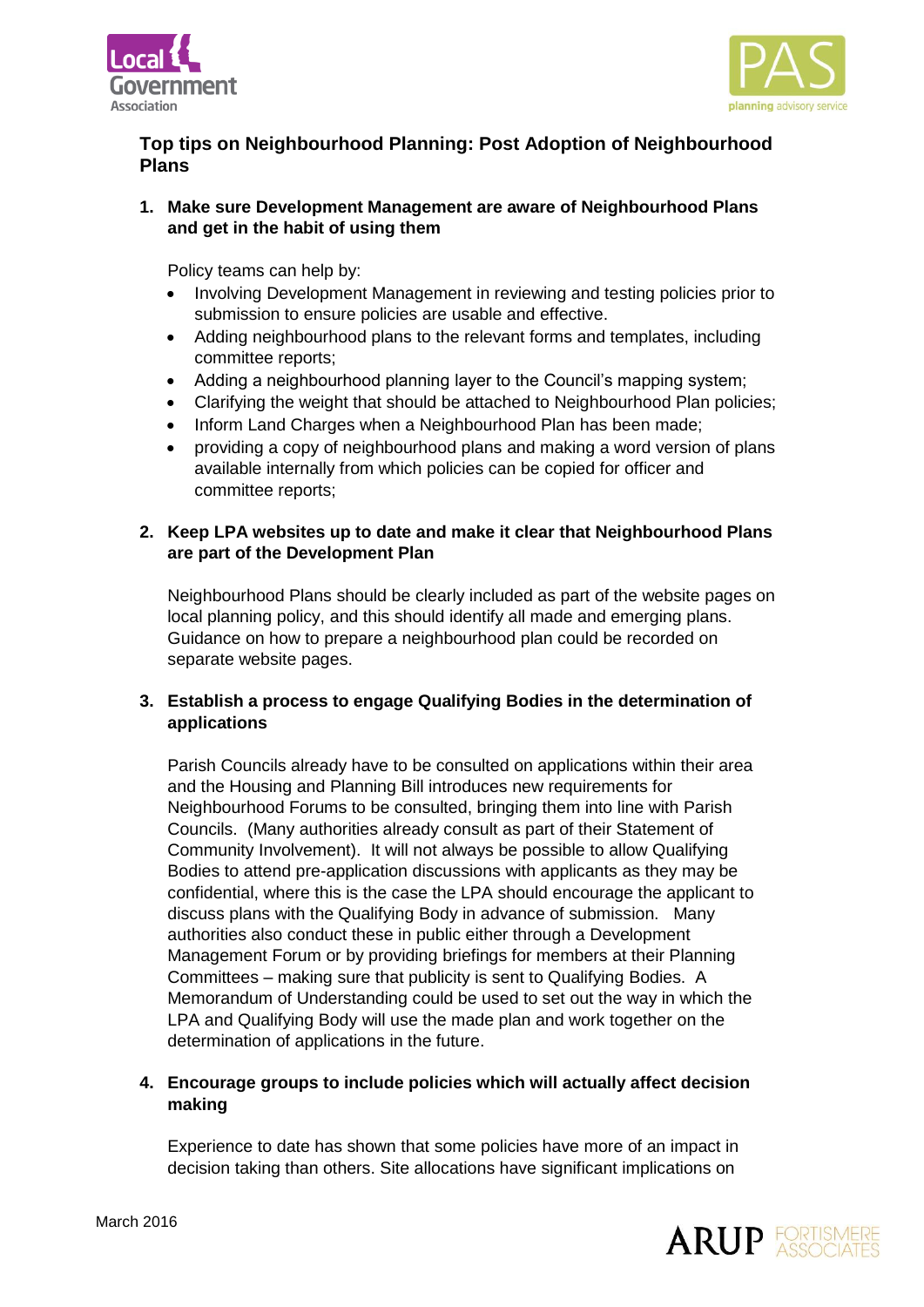decision making, but there are several other policy areas where neighbourhood planning policies can positively influence decision taking, for example policies on house type and mix, views, local character and design and local historic environment policies.

## **5. Test effectiveness of emerging Neighbourhood Planning policies by considering mock applications against them**

This can be done with Development Management colleagues and Members.

## **6. Neighbourhood Plan policies can help determine how CIL receipts should be spent.**

Neighbourhood plan policies which set out the priority of projects within the area can be used by Local Authorities to influence how CIL receipts might be spent. These policies can also set out how the qualifying body will use CIL receipts. The figure below from the National Planning Policy Guidance sets out the proportion of CIL receipts passed onto qualifying bodies.

| Parish Council √                                                 | Parish Council √                                                                |
|------------------------------------------------------------------|---------------------------------------------------------------------------------|
| Neighbourhood Plan √                                             | Neighbourhood Plan X                                                            |
| $= 25\%$ uncapped, paid<br>to Parish                             | $= 15\%$ capped at<br>£100/dwelling, paid to Parish                             |
| Parish Council X                                                 | Parish Council X                                                                |
| Neighbourhood Plan √                                             | Neighbourhood Plan X                                                            |
| $= 25\%$ uncapped, local<br>authority consults with<br>community | $= 15\%$ capped at<br>£100/dwelling, local authority<br>consults with community |

Where there is no CIL in place, Neighbourhood Plan policies can set out the priority which Qualifying Bodies attach to the funding through S106 agreements and this may assist local planning authorities in negotiation.

# **7. Include a policy on monitoring of Neighbourhood Plans in the Local Plan**

East Staffordshire's Local Plan includes a Policy NP1 which states that the LPA expects all Neighbourhood Plans to include proposals for monitoring the policies in the Neighbourhood Plan. Several Plans have since considered monitoring, for example the Marchington Neighbourhood Plan includes a policy to annually review the Plan and the Anglesey Neighbourhood Plan suggests a partial review after 5 to 6 years and a full review no later than 2030.